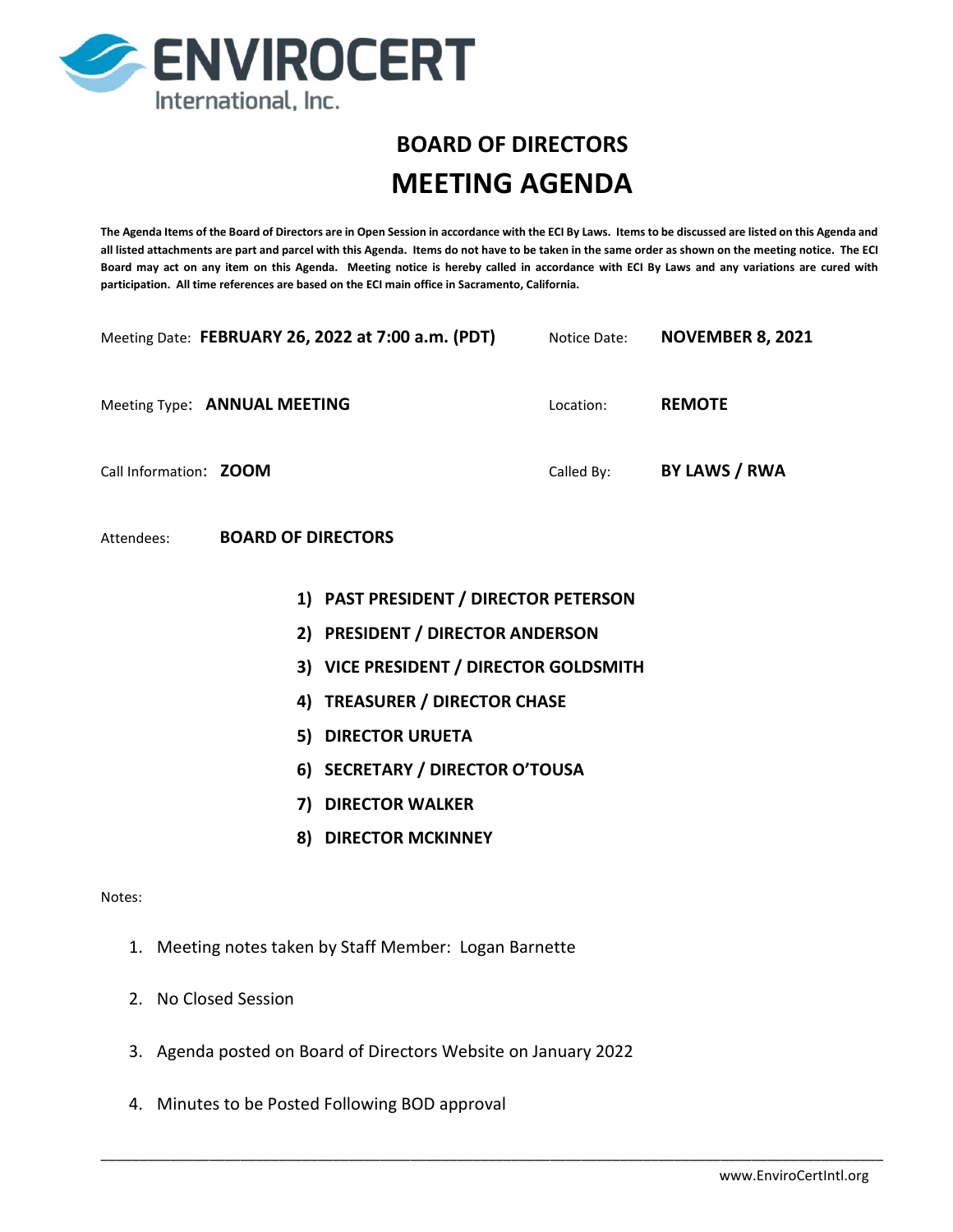

## **DETAILED ITEMS FOR DISCUSSION**

| Item No. | <b>Topic</b>                                                                                                                                                                                                                                                                                                                                                                                        | <b>Presenter</b> | <b>Time</b> |
|----------|-----------------------------------------------------------------------------------------------------------------------------------------------------------------------------------------------------------------------------------------------------------------------------------------------------------------------------------------------------------------------------------------------------|------------------|-------------|
| Item 1:  | <b>ROLL CALL &amp; OPENING COMMENTS</b><br><b>Welcome New Directors</b><br>i.<br>Information on Sharefile<br>ii.<br>iii.<br>Call for New Business Items/Topics or Table Item(s) for Agenda<br>Annual COI and COC by BOD<br>iv.<br>Abbreviated RRO Protocols (https://robertsrules.com/)<br>ν.                                                                                                       | <b>RWA</b>       | 7:00a       |
| Item 2:  | <b>MEETING MINUTE APPROVAL</b><br>i.<br>Submittal of Minutes April 2021 and November 2021 (Appendix A)<br>Action Item: Staff Recommendation for Approval<br>Recordation in Minutes of Operational Actions and Email Votes<br>ii.<br>Action Item: Only Officer Vote - Defer to Item 4<br>Board Resolution Tracker (Appendix B)<br>iii.<br>Action Item: Information Only                              | <b>RWA</b>       | 7:10a       |
| Item 3:  | ED REPORT - ORGANIZATIONAL GOALS FOR 2022<br>i. General Discussion (Staff Report - Appendix C)<br>Action Item: Director Input<br>Staff/BOD Succession Plan Development<br>ii.<br>Action Item: Information Only                                                                                                                                                                                      | RWA/MM           | 7:20a       |
| ltem 4:  | ANNUAL FLFCTIONS OF OFFICFRS<br>i. Select 2022 Executive Officers (Appendix D: Board Election Cycle)<br><b>Current Officers:</b><br>2021 Past President:<br>J. Peterson<br>2021 President:<br>R Anderson<br>2021 Vice President:<br>M. Goldsmith<br>M. Goldsmith<br>2021 Treasurer:<br>M. Chase<br>2021 Secretary:<br>Action Item: Motion for Approval - Memorialize Email Vote (Motion 1111-22.50) | RWA/JP           | 7:45a       |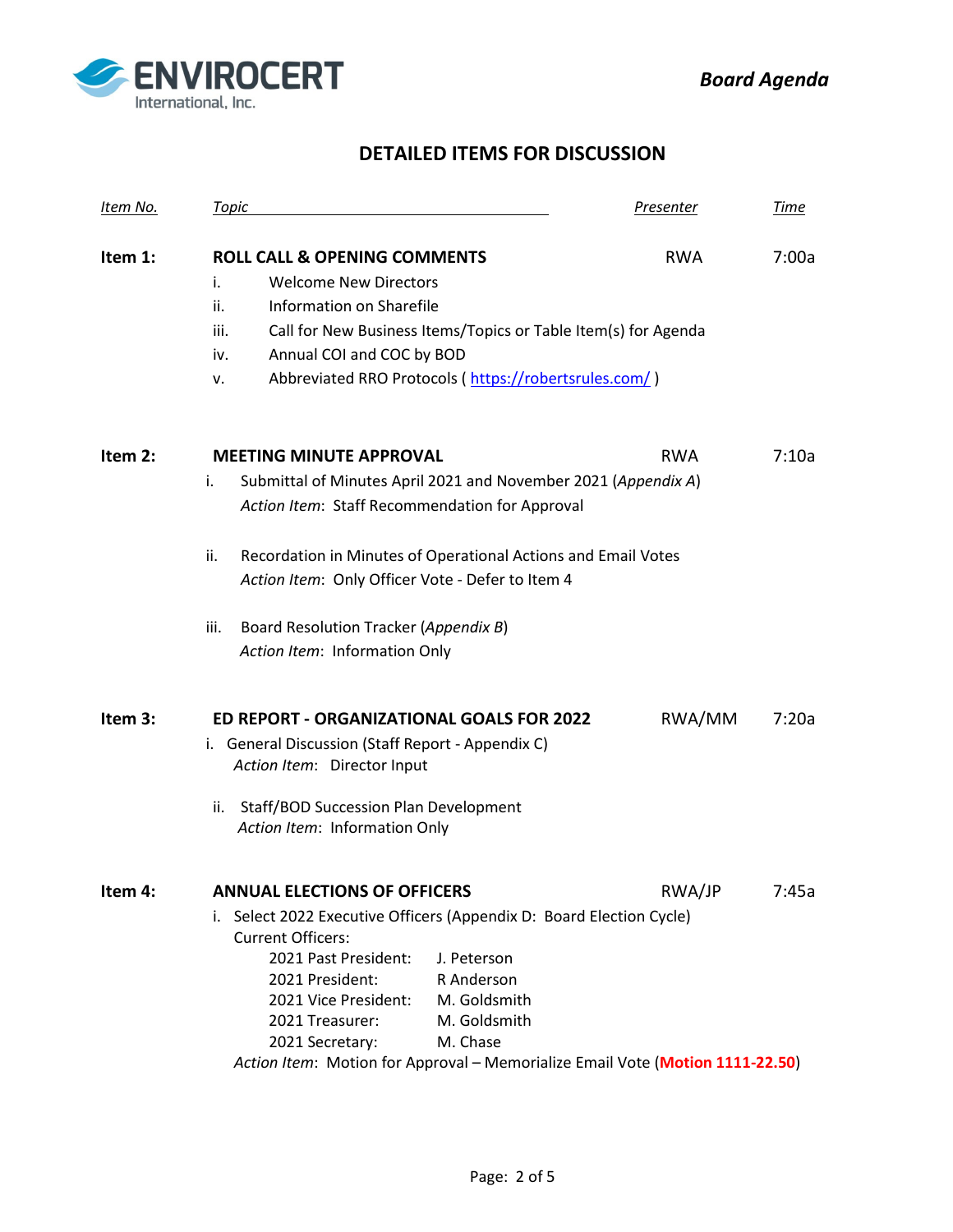

 *Board Agenda*

|                 | <b>MEETING ITEMS - Cont'd</b>                                                                                                                                                           |                  |        |  |  |
|-----------------|-----------------------------------------------------------------------------------------------------------------------------------------------------------------------------------------|------------------|--------|--|--|
| <u>ltem No.</u> | <b>Topic</b>                                                                                                                                                                            | <b>Presenter</b> | Time   |  |  |
| Item 5:         | <b>FINANCIAL REPORT</b><br>Presentation of 2021 Year End (Staff Report - Appendix E)<br>i.<br>Action Item: Staff Recommendation for Board to Accept Financial Report                    | RWA/MM           | 8:05a  |  |  |
|                 | 2020-990 (Email Approval by Board - Appendix E) -<br>ii.<br>Action Item: Information Only (Prior Email Motion 1109-21.20 / Nov 2021 Meeting)                                            |                  |        |  |  |
| Item 6:         | <b>INCORPORATION STATE</b><br>i. General Discussion (Staff Report -Appendix F)<br>Action Item: Staff Recommendation for Board Motion to Approve                                         | <b>RWA</b>       | 8:35   |  |  |
|                 | <b>Break to 8:50am to 9:05a.m.</b>                                                                                                                                                      |                  |        |  |  |
| Item 7:         | <b>INTRODUCTION OF CURRENT STAFF</b><br>i. General<br>Action Item: -                                                                                                                    | MM               | 9:05a  |  |  |
| Item 8:         | <b>OPERATIONS GENERAL SUMMARY</b><br>i. General Discussion (Metrics -Appendix G)<br>Action Item: Information Only                                                                       | MM/RWA           | 9:45a  |  |  |
| Item 9:         | <b>INTERNATIONAL</b><br>i. General Discussion (Staff Report -Appendix H)<br>Action Item: None - Information Only<br>ii. Trademarks Status (Appendix I)<br>Action Item: Information Only | <b>RWA</b>       | 10:15a |  |  |
| Item 10:        | <b>BYLAW REVIEW AND APPROVAL</b><br>i. Final Review (Appendix J)<br>Action Item: Staff Recommendation for Board Motion to Approve                                                       | RWA/JOT          | 10:45a |  |  |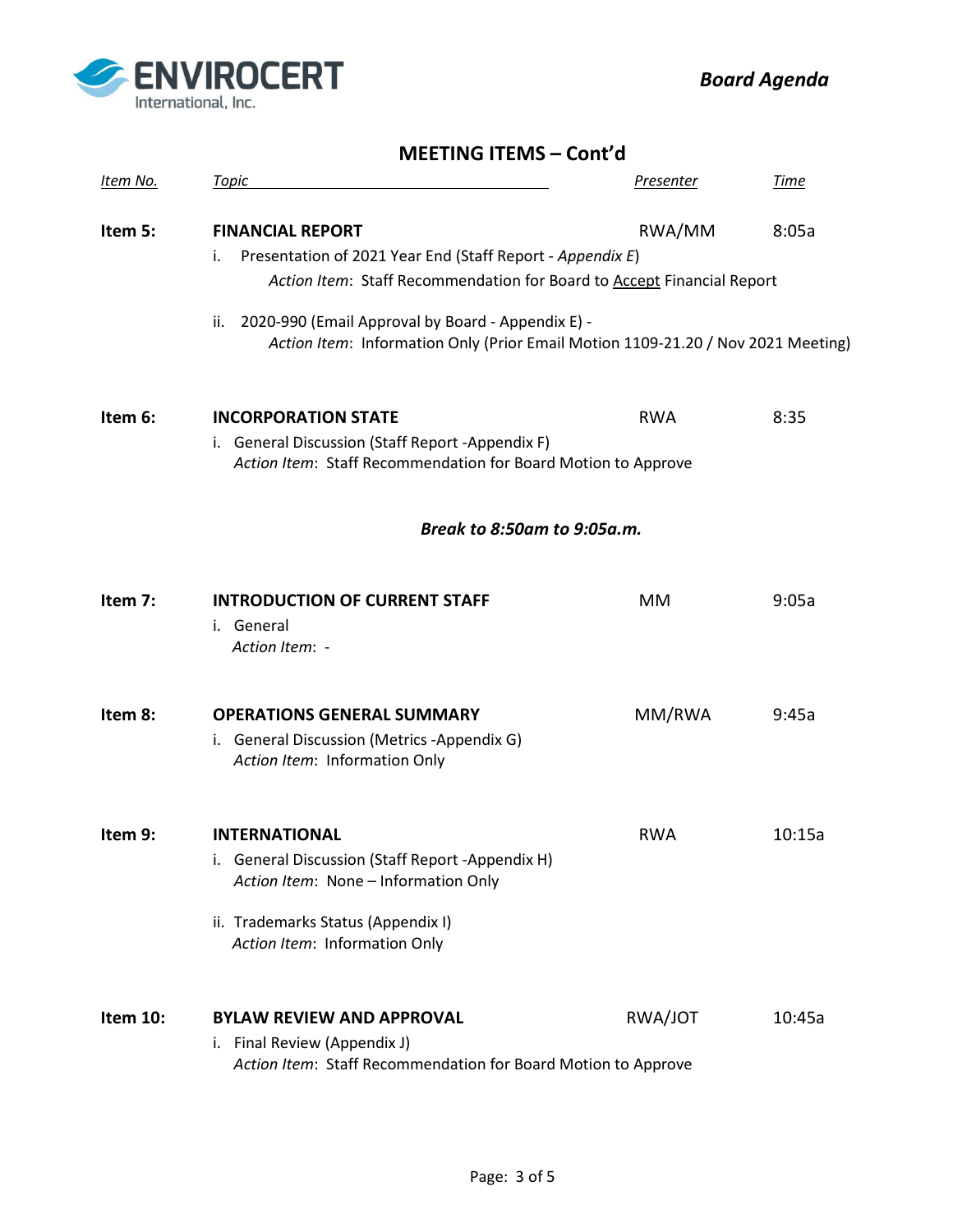

#### **MEETING ITEMS – Cont'd**

| Item No.    | Topic |                                                                                      | Presenter | Time   |
|-------------|-------|--------------------------------------------------------------------------------------|-----------|--------|
| Item $11$ : |       | <b>ANSI STATUS AND GOALS</b>                                                         | MM.       | 11:45a |
|             |       | NGICP 2022 Audit (Appendix K, Part 1)<br>Action Item: -                              |           |        |
|             | ii.   | CPESC, CESSWI, & QSM Application (Appendix K, Part 2)<br>Action Item: Director Input |           |        |

#### *Break to 11:55 pm to 12:20 pm*





#### **Item 13: 2022 BUDGET RWA/MM 12:50p**

iii. General Discussion (*Appendix M*)

 *Action Item*: Staff Recommendation for Board Motion to Approve